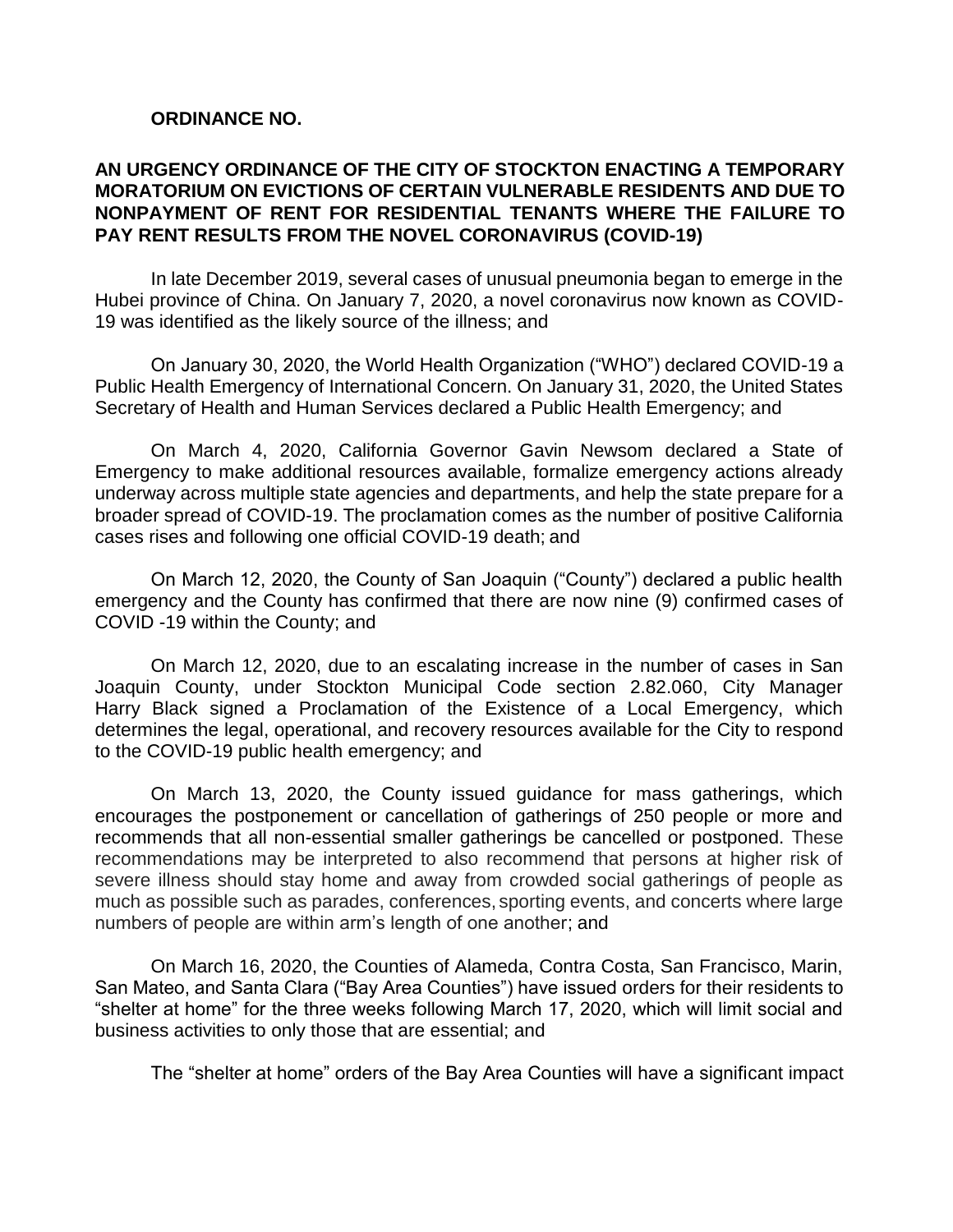on the many City of Stockton residents that work in those counties who will be forced to reduce their working hours and therefore will suffer economic hardships; and

Both large and small events across the County and the Bay Area Counties are being cancelled or postponed due to the orders and recommendations at all levels of government to cancel public gatherings amid concerns over spread of the virus. These cancellations and postponements cause loss in revenue for the event, as well as surrounding local businesses who rely on such events to bring in patrons to their businesses; and

Due to the cancellation of conferences and other large-attendance events, there has been a significant loss of business opportunities that will impact City of Stockton residents that work locally and in the Bay Area Counties; and

The effects of COVID-19 on the global economy and supply chains are impacting many companies that employ Stockton residents; and

Some companies are having their employees work remotely or from home in order to prevent exposure in the workplace. With more businesses moving toward working from home, less of the workforce will be patronizing restaurants and other retail establishments that employ hourly workers, which is expected to lead to hourly cutbacks and potentially termination; and

Displacement through eviction destabilizes the living situation of tenants and impacts the health of Stockton residents by uprooting children from schools, disrupting the social ties and networks that are integral to citizens' welfare and the stability of communities within the City; and

Displacement through eviction creates undue hardship for tenants through additional relocation costs, stress and anxiety, and the threat of homelessness due to the lack of alternative housing; and

During the COVID-19 pandemic outbreak, affected tenants who have lost income due to impact on the economy or their employment are at risk of homelessness if they are evicted for non-payment as they will have little or no income and thus be unable to secure other housing if evicted; and

The Ordinances are temporary and not a general ordinance to be codified pursuant to Section 509 of the City Charter; and

Pursuant to Section 508 of the City Charter, the Urgency Ordinance must be declared by the Council to be an urgency measure necessary for the immediate preservation of the public peace, health or safety, containing a statement of the facts constituting such urgency and adopted by a 2/3 vote of the members of the City Council; and

The Ordinances are a temporary moratorium intended to promote stability and fairness within the residential rental market in the City during the COVID-19 pandemic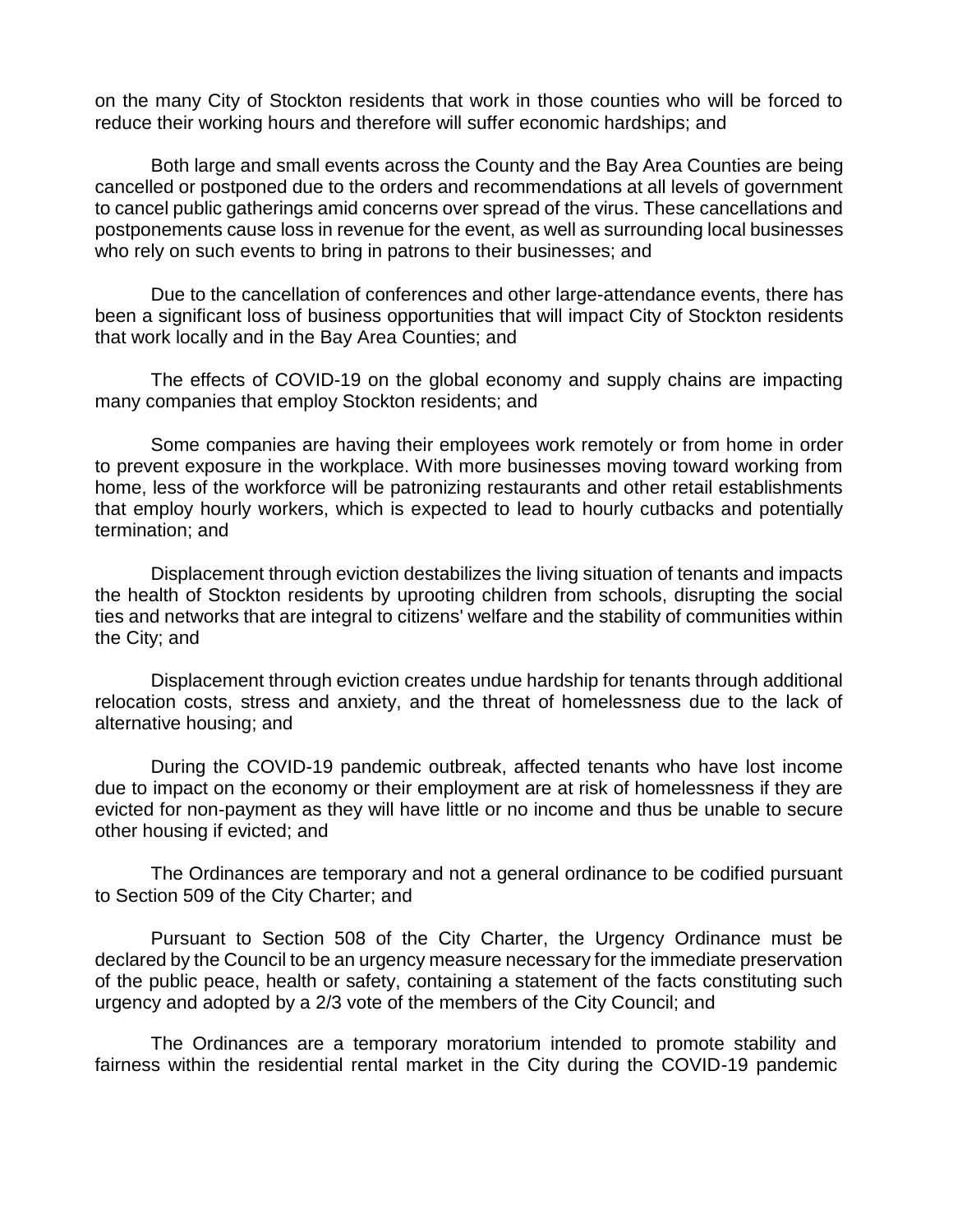outbreak, and to prevent avoidable homelessness thereby serving the public peace, health, safety, and public welfare and to enable tenants in the City whose income and ability to work is affected due to COVID-19 to remain in their homes; now, therefore,

BE IT ORDAINED BY THE CITY COUNCIL OF THE CITY OF STOCKTON AS FOLLOWS:

### **SECTION 1. Title**

This Ordinance shall be known as the "COVID-19 Eviction Moratorium Ordinance."

# **SECTION 2. Policy and Purposes Declaration**

The purposes of this Ordinance are to promote housing stability during the COVID-19 pandemic and to prevent avoidable homelessness. This Ordinance is necessary for the immediate preservation of the public peace, health, or safety because the COVID-19 pandemic has the potential for destabilizing the residential rental market for all the reasons described herein. It is intended to enable tenants in the City whose employment and income have been affected by the COVID-19 pandemic to be temporarily exempt from eviction for non-payment of rent and to reduce the risk that these events will lead to anxiety, stress, and potential homelessness for the affected City residents and their communities thereby serving the public peace, health, safety, and public welfare. The temporary moratorium on evictions for non-payment imposed by this Ordinance is created pursuant to the City's general police powers to protect the health, safety, and welfare of its residents and exists in addition to any rights and obligations under state and federal law.

### **SECTION 3. Termination Date**

This Ordinance shall remain in effect for a period of two (2) months after its effective date and thereafter is repealed unless extended by Ordinance.

### **SECTION 4. Definitions**

"Affected Tenant" shall mean a Tenant or Tenant Household, Mobilehome Resident, or Mobilehome Owner, whose is over the age of 65, has a compromised immune system, heart disease, diabetes, or other serious and chronic medical condition that affects the respiratory system, or has, as a result of COVID-19 pandemic, or declaration of the County Public Health Officer, or other local, State or Federal Authority, suffered a substantial loss in income through their employment as a result of any of the following: 1) job loss; 2) a reduction of compensated hours of work; 3) employer's business closure; 4) missing work due to a minor child's school closure; or 5) other similarly-caused reason resulting in a loss of income due to COVID-19 and who is unable to pay rent as a result thereof and has provided their Landlord with documentation or other objectively verifiable proof of the same.

"Landlord" means an owner, lessor, or sublessor who receives or is entitled to receive rent for the use and occupancy of any Rental Unit, Mobilehome or Mobilehome lot, and the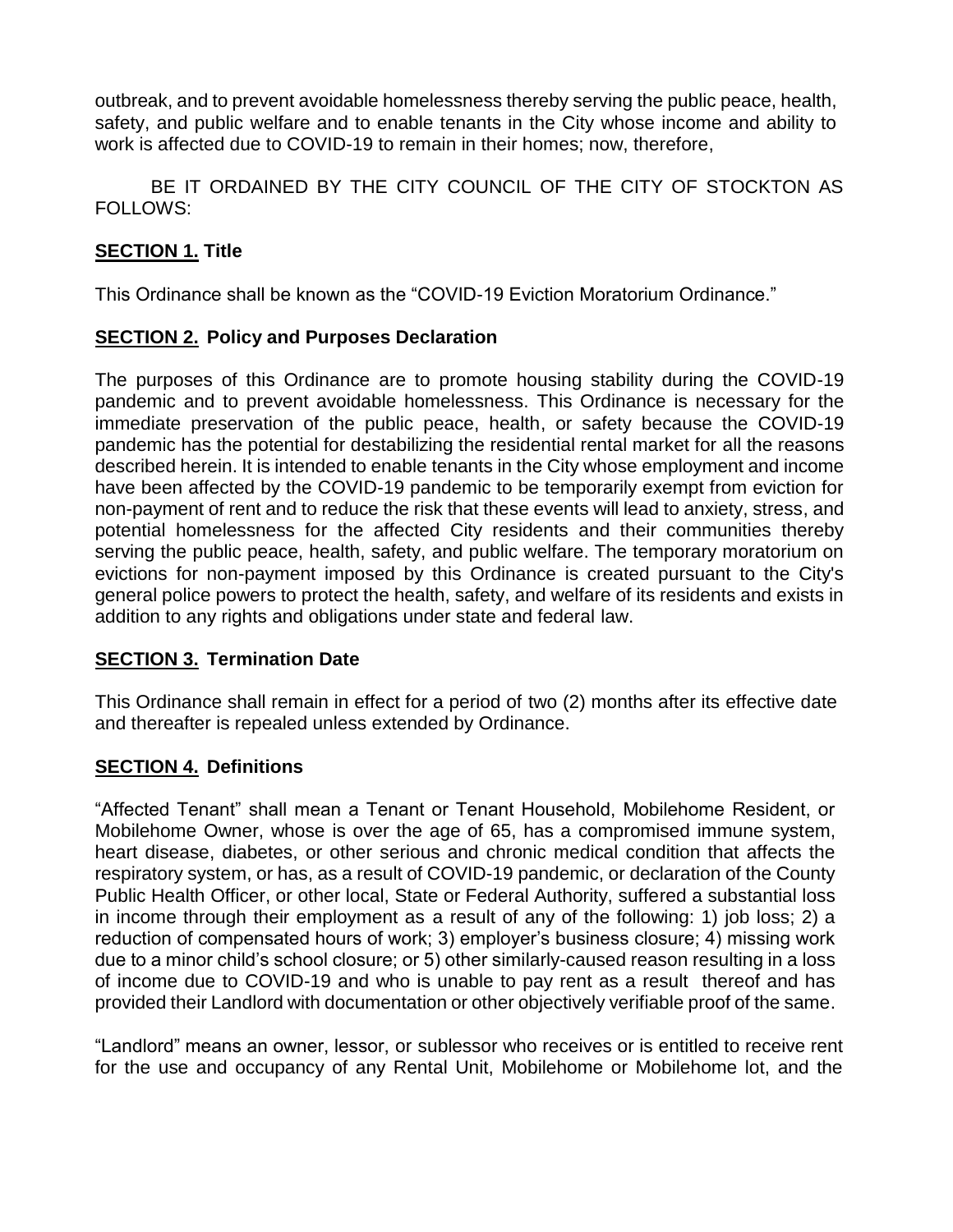agent, representative, or successor of any of the foregoing.

"Mobilehome" means a structure transportable in one or more sections, designed and equipped to contain not more than one dwelling unit, to be used with or without a foundation system.

"Mobilehome Park" means any area or tract of land where two or more mobilehome lots are rented or leased, or held out for rent or lease, to accommodate mobilehomes used for human habitation for permanent, as opposed to transient, occupancy.

"Mobilehome Owner" means a person who owns a Mobilehome and rents or leases the Mobilehome Park lot on which the Mobilehome is located.

"Mobilehome Resident" means a person who rents a mobilehome from a Mobilehome Owner.

"Rental Unit" means a structure or the part of a structure that is used as a home, residence, or sleeping place by one person who maintains a household or by two or more persons who maintain a common household, and which household pays rent for the use and occupancy for periods in excess of seven days whether or not the residential use is a conforming use permitted under the Stockton Municipal Code.

"Tenant" means a residential tenant, subtenant, lessee, sublessee, or any other person entitled by written or oral rental agreement, or by sufferance, to use or occupancy of a Rental Unit.

"Tenant Household" means one or more Tenant(s) who occupy any individual Rental Unit, including each dependent of any Tenant whose primary residence is the Rental Unit.

### **SECTION 5. Scope**

This Ordinance applies to Affected Tenants and Landlords of Affected Tenants.

### **SECTION 6. Moratorium on Certain Terminations of Tenancies**

During the term of this Ordinance, a Landlord may not terminate the tenancy of an Affected Tenant unless the Landlord can demonstrate that the termination is for a cause other than the non-payment of rent.

### **SECTION 7. Affirmative Defense to Eviction; Penalties and Remedies**

A. Affirmative Defense. Each Landlord that seeks to terminate a tenancy of an Affected Tenant must comply with this Ordinance. Non-compliance with any applicable component of this Ordinance shall constitute an affirmative defense for an Affected Tenant against any unlawful detainer action under California Code of Civil Procedure section 1161, as amended. Nothing herein is intended to reduce or otherwise alter any person's obligation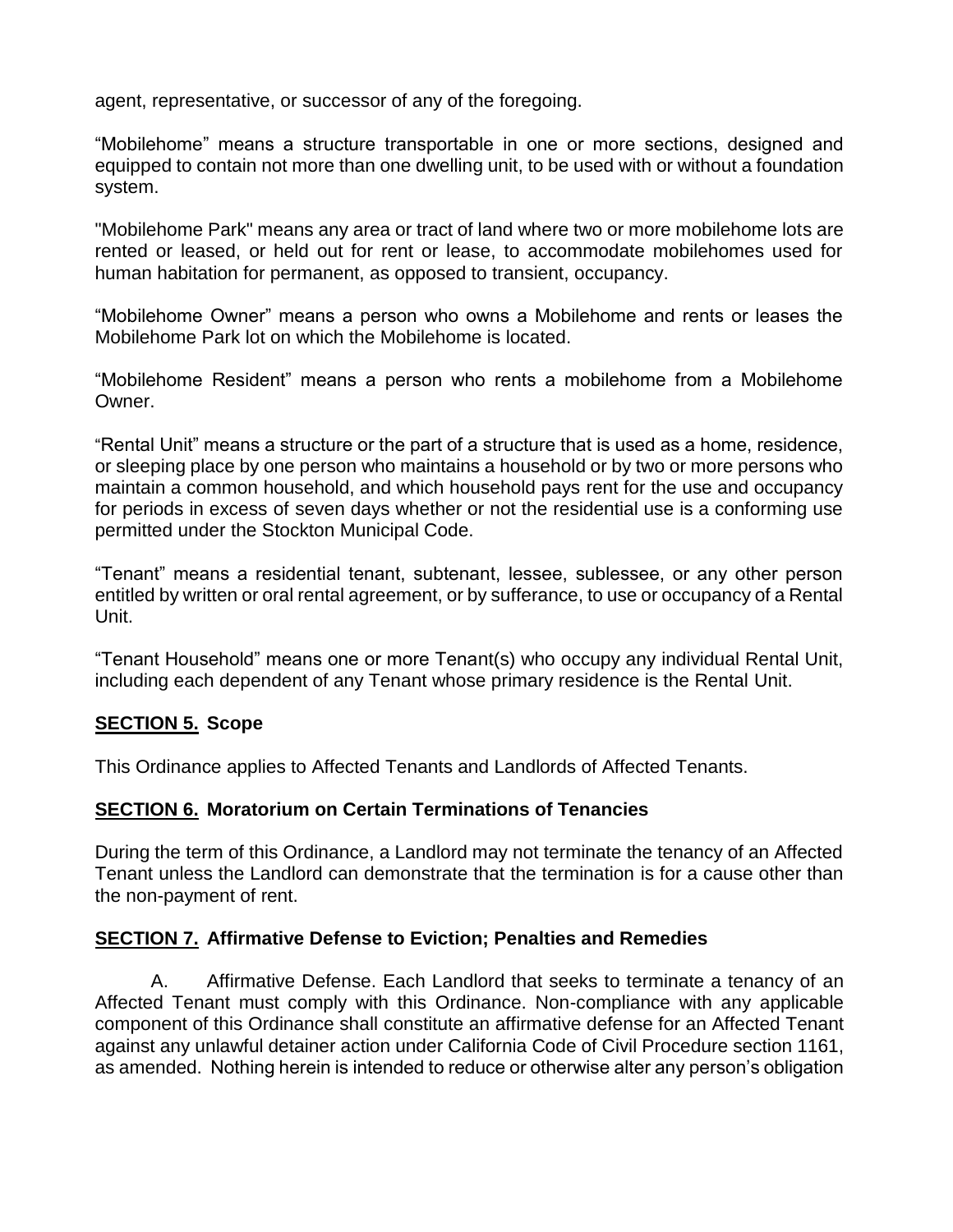to pay rent as per the applicable rental agreement.

To assert this defense, an Affected Tenant shall have provided their Landlord with written documentation or other objectively verifiable information establishing that the Affected Tenant has, as a result of the novel coronavirus (COVID-19) pandemic or declaration of County Public Health Officer, or other State or Federal Authority, suffered substantial loss of income caused by any of the following: 1) job loss; 2) a reduction of compensated hours of work; 3) work closure; 4) missing work due to a minor child's school closure; or 5) other similarly-caused reason resulting in a loss of income due to COVID-19. The following documents shall create a rebuttable presumption that the Affected Tenant has met the documentation requirement set forth above, however, they are not the exclusive form of documentation demonstrating impacts to income due to COVID-19:

1. Letter from employer citing COVID-19 as a reason for reduced work hours or termination;

- 2. Employer paycheck stubs;
- 3. Notification from a school declaring a school closure related to COVID-19;
- 4. California Drivers License or other documentation of date of birth (if over 65);

5. A letter or other document provided by a physician that documents an applicable medical condition.

B. Civil Remedies.

Any Landlord that fail(s) to comply with this Ordinance may be subject to civil proceedings for displacement of Affected Tenant(s) initiated by the City or the Affected Tenant Household for actual and exemplary damages.

Whoever is found to have violated this Ordinance shall be subject to appropriate injunctive relief and shall be liable for damages, costs, and reasonable attorneys' fees.

Treble damages shall be awarded for a Landlord's willful failure to comply with the obligations established under this Ordinance.

// // // // // // // // //